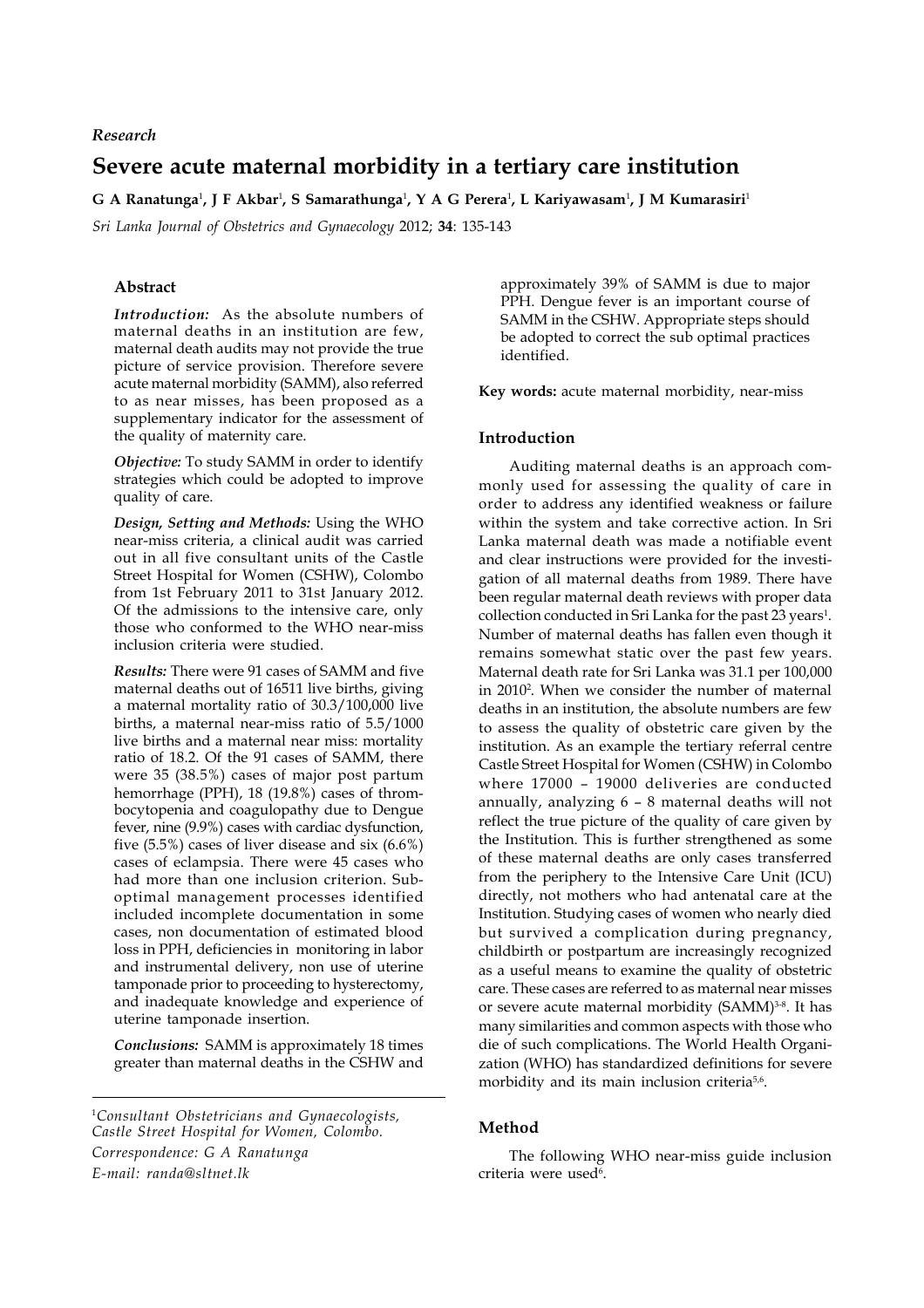- ❖ Severe maternal complications
- Critical interventions or intensive care unit use
- Life-threatening conditions (near-miss criteria)
	- Cardiovascular dysfunction
	- Respiratory dysfunction
	- Renal dysfunction
	- Coagulation/hematological dysfunction
	- Hepatic dysfunction
	- Neurological dysfunction
	- Uterine dysfunction

Slight modifications of these inclusion criteria were made as follows. Transfusion of three or more units of blood (instead of five units) was considered as an inclusion criterion. All cases admitted to ICU were analyzed and the cases who fulfilled the other WHO criteria were included in the study. In addition those who were admitted with cardiac disease and stayed more than 24 hours in the ICU were also included. Detailed information on the cases of PPH (including uterine rupture) and eclampsia were collected using assessment forms adapted from the Scottish study on SAMM<sup>7,8</sup>. Data collection process was explained to all the medical and nursing staff of the respective units. A lead person from each unit collected the data. Only case record numbers were used to maintain confidentiality. Monthly statistics of ICU admissions were obtained from the indoor morbidity and mortality returns of the hospital and compared and cross checked with data collected from the relevant case notes.

The data were stored confidentially in a computer and analyzed using Microsoft Office Excel 2007 (Microsoft Corporation, USA). The means with 95% confidence intervals were calculated for the proportions.

The study was approved by the Ethical Review committee of CSHW.

The following Indicators used to monitor quality of obstetric care were calculated<sup>5,6</sup>.

- Maternal near-miss (MNM)
- Maternal death (MD)
- Women with life-threatening conditions  $(WLTC = MNM + MD).$
- Severe maternal outcome ratio (SMOR = (MNM + MD) per 1000 live births (LB).
- MNM incidence ratio (MNMIR = MNM/LB).
- Maternal near-miss: mortality ratio (MNM: 1 MD).
- Mortality index  $[MI = MD/(MNM + MD)$ ].

## **Results**

The total number of live births for the study period was 16511. There were and five maternal deaths and were 91 cases SAMM during this period.

Maternal mortality ratio (MMR) was 30.3 per 100,000 live births

Maternal near-miss ratio (MNMR) was 5.5 per 1000 live births

Women with life threatening conditions (WLTC) was 96.

Severe maternal outcome ratio (SMOR) was 5.8 per 1000 live births.

Maternal Near-miss mortality ratio (MNM:1MD) was 18.2.

Mortality Index (MI) was 5.2%.

| Mean age in years                               | $(95\% \text{ CI})$ | 30.2      | $(29.1 - 31.2)$ |
|-------------------------------------------------|---------------------|-----------|-----------------|
| Range in years                                  |                     | $18 - 43$ |                 |
| Primipara                                       |                     | 35        | 38.5%           |
| Parity 2 - 4                                    |                     | 52        | 57.1%           |
| Parity 5 and above                              |                     | 03        | 03.3%           |
| Gestational age in weeks                        | $(95\% \text{ CI})$ | 35.1      | $(34.0 - 36.4)$ |
| Range in weeks                                  |                     | $9 - 40$  |                 |
| Term pregnancies (More than 37 completed weeks) |                     | 59        | 64.8%           |
| Preterm (24 - 37 weeks)                         |                     | 26        | 28.6%           |
| Abortions (less than 24 weeks)                  |                     | 06        | 06.6%           |

# **Table 1. Patient Characteristics (n = 91)**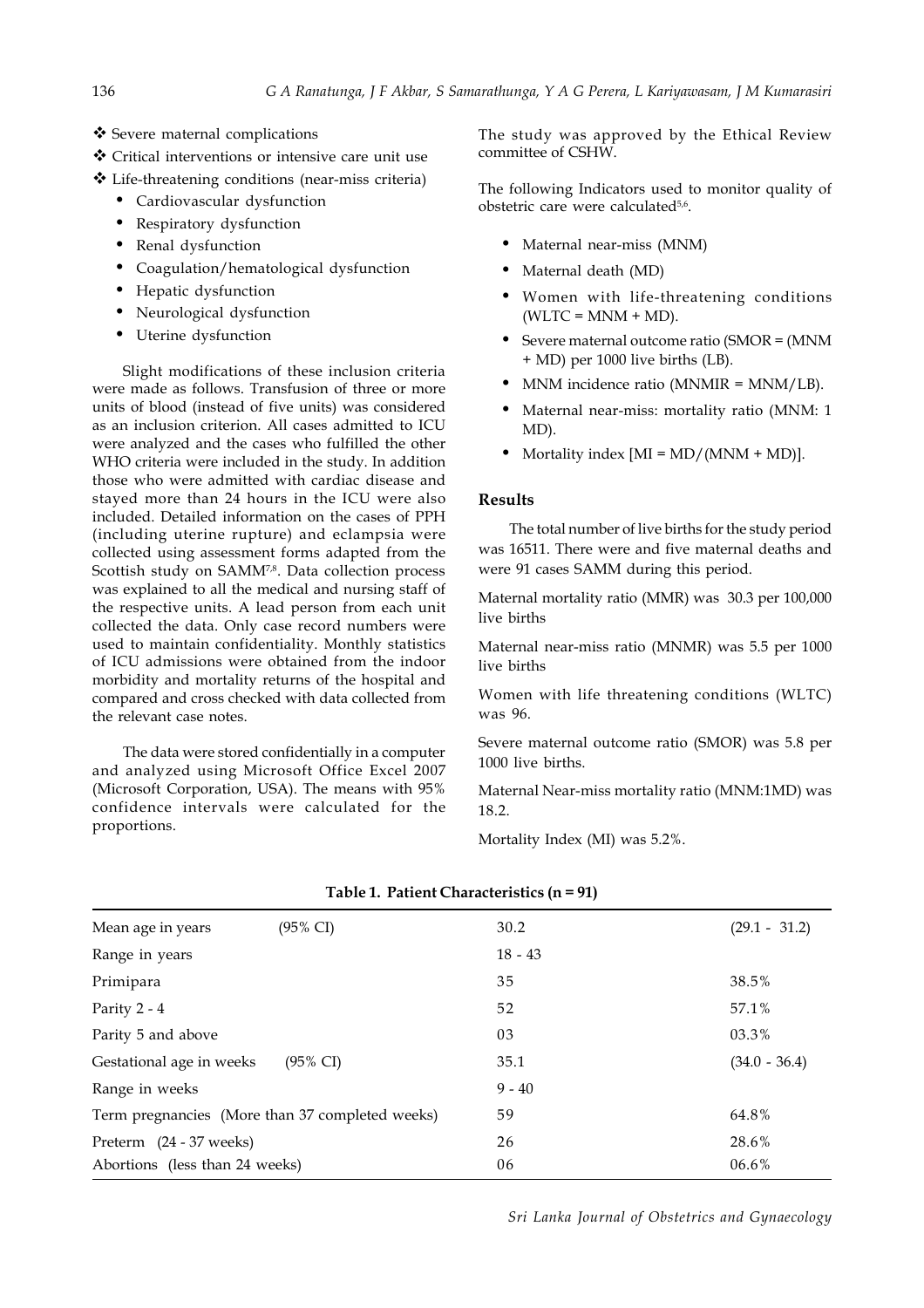| Group | Near miss criterion                                                  | Total cases | Percentage |
|-------|----------------------------------------------------------------------|-------------|------------|
| 1     | Severe post partum haemorrhage                                       | 33          | 36.3       |
| 2     | Severe pre-eclampsia                                                 | 12          | 13.2       |
| 3     | Eclampsia                                                            | 06          | 6.6        |
| 4     | Sepsis/severe systemic infection                                     | 03          | 3.3        |
| 5     | Ruptured uterus                                                      | 02          | 2.2        |
| 6     | Severe complication of abortion critical interventions               | 02          | 2.2        |
| 7     | Admission to intensive care unit fulfilling study inclusion criteria | 91          | 100        |
| 8     | Interventional radiology                                             |             |            |
| 9     | Laparotomy                                                           | 22          | 24.8       |
| 10    | Use of blood products                                                |             |            |
|       | Life-threatening conditions                                          | 40          | 43.9       |
| 11    | Cardiovascular dysfunction                                           | 09          | 9.9        |
| 12    | Respiratory dysfunction                                              | 01          | 1.1        |
| 13    | Renal dysfunction                                                    | 02          | 2.2        |
| 14    | Coagulation/Haematological dysfunction                               | 18          | 19.8       |
| 15    | Hepatic dysfunction                                                  | 05          | 5.5        |
| 16    | Neurological dysfunction                                             | 01          | 1.1        |

**Table 2. Study Group according to WHO near-miss criteria**5,6 **n = 91**

Since all the cases were managed in the ICU all 91 cases could be included at least under two WHO near-miss criteria. There were 41 cases who could be included under three and four cases who could be included under more than three criteria.

Of the 91 cases of SAMM, PPH was the leading cause with 35 (38.5%) cases. All 18 (19.8%) cases of coagulation dysfunction had platelet counts less than 50,000/dl and the five cases of hepatic dysfunction were also due to dengue fever complicating pregnancy.

| Indication for admission                      | Total number | Satisfies the WHO inclusion criteria |
|-----------------------------------------------|--------------|--------------------------------------|
| <b>PPH</b>                                    | 35           | 35                                   |
| PIH                                           | 109          | 10                                   |
| Cardiac disease                               | 39           | 09                                   |
| HELLP syndrome                                | 08           | 02                                   |
| Close monitoring after LSCS                   | 16           | $\theta$                             |
| Close monitoring after NVD                    | 02           | $\theta$                             |
| Upper respiratory tract infection             | 01           | $\theta$                             |
| Eclampsia                                     | 11           | 06                                   |
| Dengue fever                                  | 32           | 23                                   |
|                                               |              | [18 (Low platelet count)             |
|                                               |              | + 5 (Hepatic dysfunction)            |
| Septicaemia                                   | 03           | 3                                    |
| Renal/liver failure                           | 02           | 2 (Renal failure)                    |
| Status epilepticus (Neurological dysfunction) |              | $\mathbf{1}$                         |
| Total                                         | 258          | 91                                   |

## **Table 3. Admissions to intensive care unit according to hospital statistics**

PPH = Post partum haemorrhage PIH = Pregnancy induced hypertension HELLP = Haemolysis elevated liver enzymes and low platelets LSCS = Lower segment cesarean section NVD = Normal vaginal delivery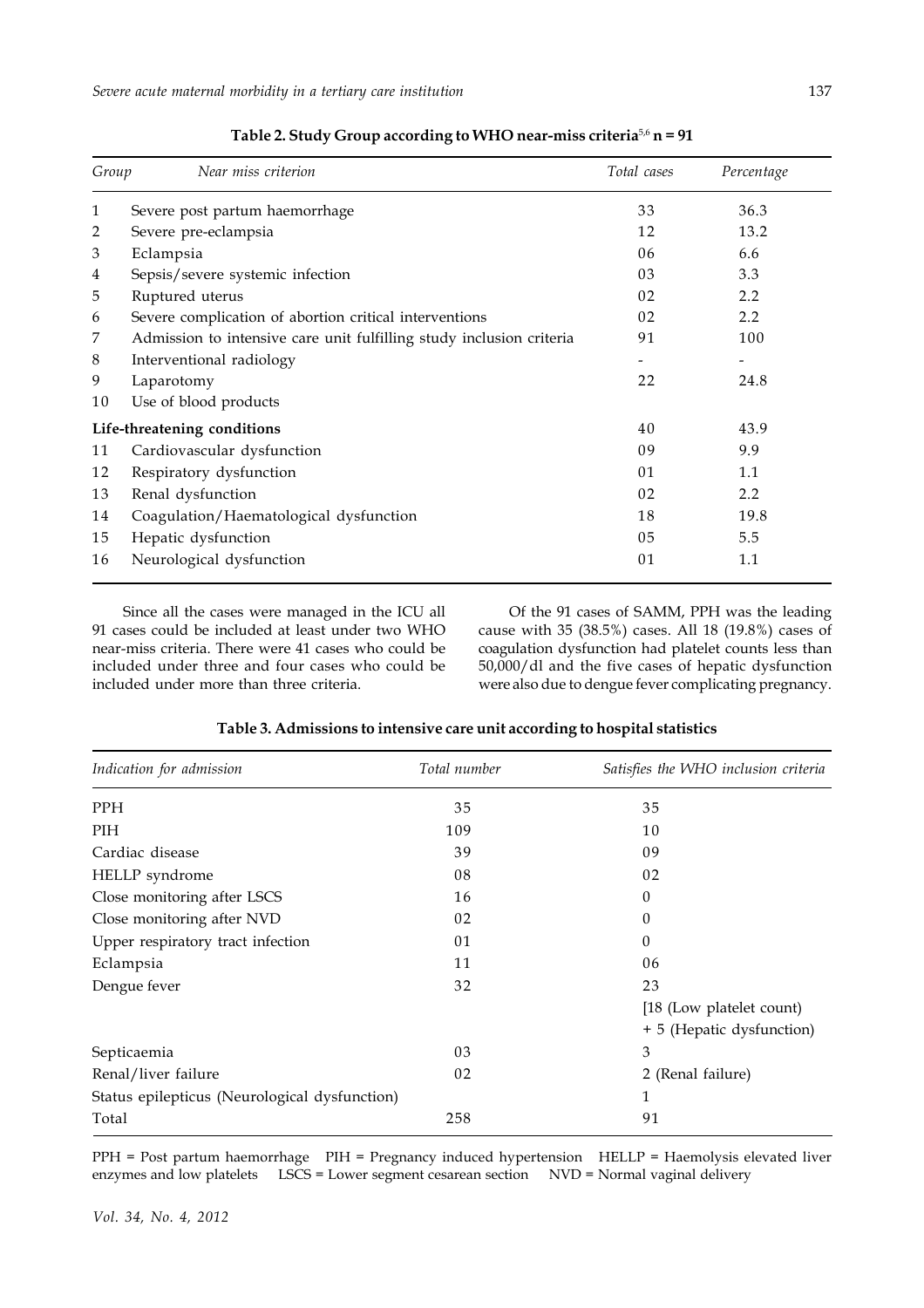Although there were 258 cases admitted to the ICU during this period, only 91 fulfilled at least one of the WHO near-miss criteria. In contrast all 91 cases of SAMM had care in the ICU. All PPH cases met the SAMM criteria. Of the 109 women with severe preeclampsia 99 mothers were admitted to the ICU after cesarean delivery for close monitoring and only 10 satisfied the near miss inclusion criteria. Of the 39 women with cardiac disease 30 were admitted to the ICU mainly for intensive monitoring and were discharged from the ICU within 24 hours of delivery. Therefore they were not included in the study. Two cases identified as HELLP syndrome had more than double the value of elevated liver enzymes and low platelets <60,000/dl. Out of the 11 cases reported as eclampsia only 6 had tonic clonic convulsions, and involuntary movements. Some cases had suspected exaggerated reflexes, and were also treated with magnesium sulphate (Mg SO $_{4}$ ) but did not fulfill the WHO inclusion criteria. Therefore they were excluded. A case of status epilepticus mistakenly considered in the eclampsia group was included under the neurological dysfunction criterion. Twenty-three cases of Dengue fever admissions had either abnormal liver profile or platelet count less than 50,000/dl to be in the SAMM category. One patient with respiratory infection was included in the sepsis group. The patients who were admitted after LSCS and NVD for close monitoring did not conform to the nearmiss inclusion criteria.

# **Table 4. Cases of post partum haemorrhage (N = 35)**

| Mean Age in years (95% CI)   | $32.2$ $(30.5 - 33.9)$ |
|------------------------------|------------------------|
| Range                        | 24-43 years            |
| Primiparous                  | 09(25.7%)              |
| Multiparous                  | 24 (68.6%)             |
| Grandemultiparous            | 02(5.7%)               |
| Gestation more than 34 weeks | 32 (91.4%)             |
| Gestation less than 34 weeks | $03(8.6\%)$            |
|                              |                        |

**Table 5. Mode of delivery and occurrence of post partum haemorrhage (n = 35)**

| Mode of delivery                       | No of cases with post partum haemorrhage | Percentage |
|----------------------------------------|------------------------------------------|------------|
| Normal vaginal delivery                | 09                                       | 25.7       |
| <b>Emergency CS</b>                    | 15                                       | 42.8       |
| Elective CS                            | 09                                       | 25.7       |
| Forceps delivery                       | 01                                       | 2.9        |
| Failed forceps leading to emergency CS | 01                                       | 2.9        |
| Total                                  | 35                                       |            |

CS = Cesarean section

Cesarean delivery was associated with 68.5% of PPH cases. Three cases of emergency CS were carried out in second stage of labour.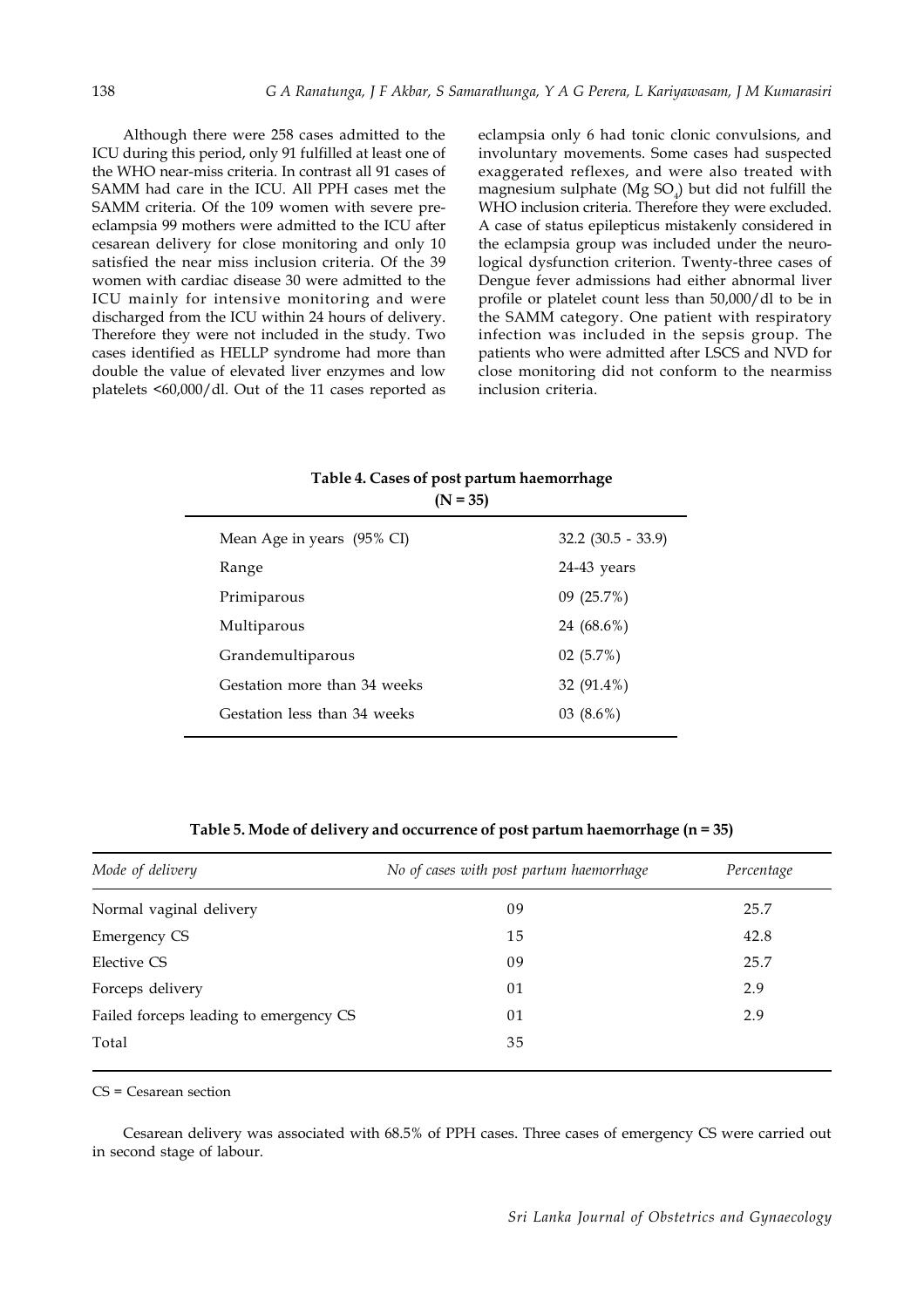| Cause                                          | Number | Percentage |
|------------------------------------------------|--------|------------|
| Uterine atony                                  | 20     | 57.1       |
| Placenta previa                                | 03     | 8.6        |
| Abruption                                      | 02     | 5.7        |
| Uterine inversion                              | 02     | 5.7        |
| Broad ligament haematoma                       | 02     | 5.7        |
| Coagulation defect (Thrombocytopenia)          | 02     | 5.7        |
| Morbidly adherent placenta                     | 01     | 2.9        |
| Placenta previa and morbidly adherent placenta | 01     | 2.9        |
| Uterine rupture                                | 01     | 2.9        |
| Vaginal and cervical laceration                | 01     | 2.9        |
| Uterine rupture and cervical laceration        | 01     | 2.9        |
|                                                |        |            |

**Table 6. Causes of post partum haemorrhage (n = 35)**

The main cause was uterine atony, identified in 20 (57.1%). A case of vaginal and cervical laceration and another case of uterine rupture with cervical laceration were due to forceps delivery performed by a middle grade medical officer. There were 04 cases of Placenta previa with one morbidly adherent placenta. Coagulation defect following Dengue Fever with severe thrombocytopenia was associated with two cases of PPH. In four cases more than one factor was associated with PPH.

## **Table 7. Data well documented in the management of post partum haemorrhage (n = 35)**

| Procedure                                           | Number | Percentage |  |
|-----------------------------------------------------|--------|------------|--|
| Assessment of blood loss                            | 24     | 68.6       |  |
| Active management of third stage                    | 32     | 91.4       |  |
| Use of intravenous infusion of oxytoccin            | 30     | 85.7       |  |
| Intravenous administration of ergometrine           | 20     | 57.1       |  |
| Intravenous administration of tanxaemic acid        | 07     | 20.0       |  |
| Administration of intravenous crystalloids          | 25     | 71.4       |  |
| Active participation of the consultant obstetrician | 18     | 51.4       |  |
| Adequate information documented in case notes       | 15     | 42.9       |  |
|                                                     |        |            |  |

Blood loss was not documented in 11 (31.4%) out of 35 cases. Ergometrine was used mainly in the treatment of PPH. Use of tranaxaemic acid was very low. The level of documentation was incomplete in more than half the study group.

| Treatment modality | Number                                   | Percentage |
|--------------------|------------------------------------------|------------|
| Condom tamponade   | 12                                       | 34.2       |
| Compression suture | 04                                       | 11.4       |
| Hysterectomy       | 8 (including 05 failed condom tamponade) | 51.4       |

## **Table 8. Management of post partum haemorrhage (n = 35)**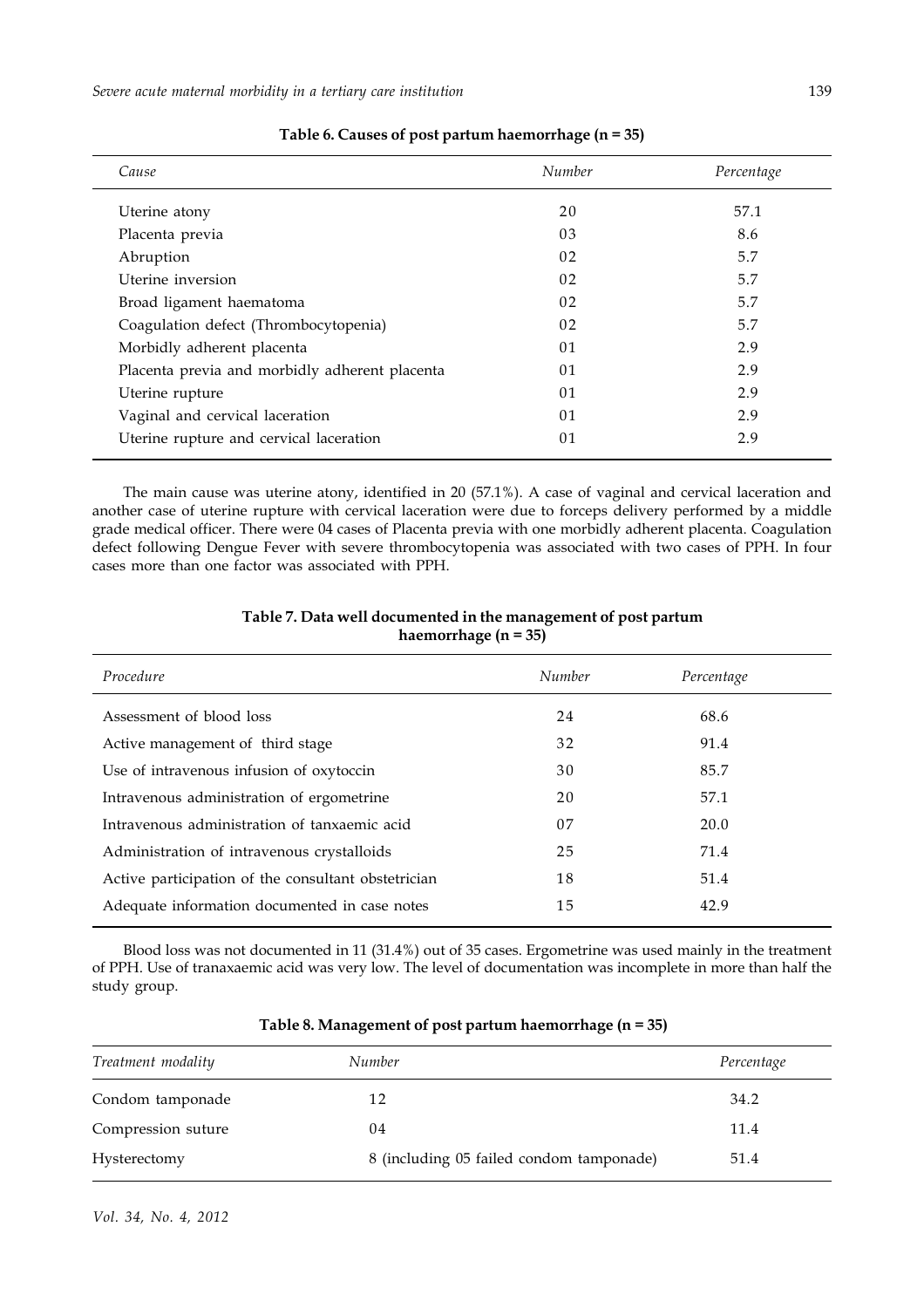Condom catheter Tamponade was used in 12 (34.29%) cases. In five of these cases bleeding continued and hysterectomy was performed. Instilled saline volume was inadequate in two cases. In three patients hysterectomy was performed immediately following the cesarean section by the middle grade operator.

| Lead person who performed<br>surgery/anaesthesia | Hysterectomy<br>total 18 | Compression sutures<br>total 04 | Surgical management<br>total |
|--------------------------------------------------|--------------------------|---------------------------------|------------------------------|
| Consultant Obstetrician                          | 13                       | 01                              | 14 (63.6%)                   |
| Registrar/ SHO (Obs & Gyn)                       | 05                       | 03                              | $08(36.4\%)$                 |
| Consultant Anaesthetist                          | 08                       | 01                              | 09 $(40.9\%)$                |
| Anaesthetic Registrar                            | 10                       | 03                              | 13 (59.1%)                   |

## **Table 9. The lead personnel involved in surgical management of post partum haemorrhage (n = 35)**

The fact that lessons learnt from these cases were discussed in a subsequent staff meeting was documented only in 11 (31.4%) cases.

### **Eclampsia (n = 06)**

In the six women who had eclampsia the ages ranged from 24-34 with a mean of 30.1 (95% CI 27.4- 32.7). Five cases of eclampsia occurred in the antenatal period and one was intra partum. Four cases were multiparous mothers. They all had therapeutic as well as prophylactic administration of  $Mg$  SO<sub>4</sub> intravenously.

#### **Severe pre-eclampsia (n = 12)**

Two cases of HELLP Syndrome were included under this category. Their ages ranged from 23 – 35 and the mean age was 28.8 years (95% CI 25.9 – 30.6). Nine out of 12 patients were primiparous. Labetalol intravenously and orally was the most commonly used antihypertensive while hydralazine intravenously and nifidapine sustained release orally were the other antihypertensives used. Methyl dopa was used only in one patient. In six patients (50%) more than one antihypertensive was used. Ten cases were delivered by cesarean section (CS). Mg  $SO<sub>4</sub>$  was administered before delivery in 08 cases while all mothers had prophylactic Mg  $\mathrm{SO}_4$  intravenously after delivery.

### **Cardiovascular dysfunction (n = 09)**

There were nine mothers with cardiac disease and they were between 19 - 35 years of age with a mean age 29.2 years (95% CI 27.6 - 30.8). Of the total six were primigravidae. Seven of them were delivered by CS and two had normal vaginal delivery (NVD).

#### **Table 10. Diagnosed cardiac disease (n = 09)**

| Congenital heart disease                |    |
|-----------------------------------------|----|
| ASD / PHT / R ->L shunt                 | 03 |
| Residual VSD / PHT                      |    |
| Ebstein anomaly                         |    |
| <b>Acquired heart disease</b>           |    |
| Mitral stenosis/PHT                     | 04 |
| Mitral regurgitation                    |    |
| Mitral valve replacement                |    |
| Acquired heart disease                  |    |
| Ischemic heart disease                  | 02 |
| Concentric left ventricular hypertrophy |    |
| Total cases                             | 09 |

Mitral valve disease was the commonest (44.4%). Ischeamic heart disease seen in one patient.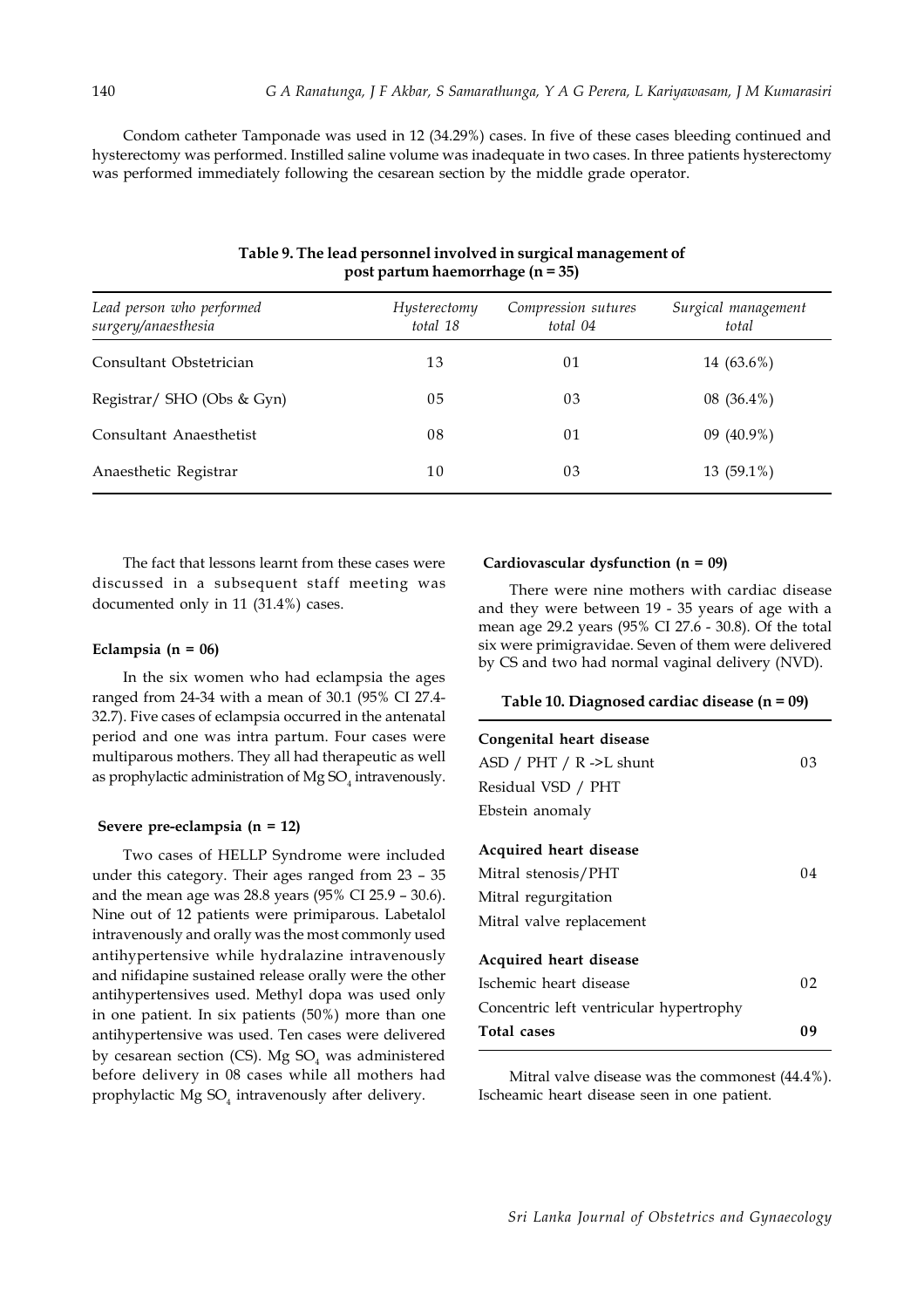| Mean age in years (95% CI)            | $28.8$ $(26.0 - 31.4)$            |
|---------------------------------------|-----------------------------------|
| Range in years                        | $18 - 43 s$                       |
| Primiparous                           | $(38.9\%)$<br>07                  |
| Multiparous                           | 11<br>$(61.1\%)$                  |
| POA <24 weeks                         | $(22.2\%)$<br>04                  |
| POA 24 - 34 week                      | (16.7%)<br>03                     |
| POA 34 - 40 weeks                     | $(38.9\%)$<br>07                  |
| Postpartum                            | $(22.2\%)$<br>04                  |
| Lowest platelet counts                | Range 12000 - 46000/dl            |
|                                       | Mean 28500 (95% CI 24250 - 32750) |
| Complication - PPH                    | 02<br>$(11.1\%)$                  |
| Complication - Gum bleeding/Echymosis | $(5.56\%)$<br>01                  |
| Needed blood transfusion              | 02<br>$(11.1\%)$                  |
| Needed blood products                 | 03<br>(16.7%)                     |
| Total cases                           | 18                                |
|                                       |                                   |

**Table 11. Coagulation/ haematological dysfunction (n = 18)**

All these cases who had platelet count below 50,000/dl were admitted to ICU with suspected Dengue fever and 61.1% were multiparous. Mean platelet count was 28500/dls. (95% CI 24250 - 32750). There were 14 mothers (88.8%) of the mothers in the antepartum period and four mothers (22.2%) were admitted in the postpartum period. Two patients (11.1%) needed blood transfusion for management of PPH. Three patients were given blood products including platelets.

#### **Renal dysfunction (n = 02)**

Both cases of renal dysfunction were transferred cases from the periphery around 30 - 31 weeks. An 18 year old primigravida had a normal vaginal delivery. Her renal function recovered with haemodialysis and was discharged home with anticoagulation due to venous thrombosis. Second case was a gravida three with no living children had cesarean delivery and had normal urine output with persistent hypertension and abnormal renal function. She was transferred to the renal unit for further investigations.

### **Septicaemia (n = 03)**

Two cases had pelvic peritonitis following induced abortion. Both recovered after treatment with intravenous antibiotics and administration of IV

fluids, blood and blood products. One, a 30 years old second gravida with one living child, has had an induced abortion around 20 weeks of gestation. The second case was a gravida four with three living children at 11weeks gestation. The third case had generalized peritonitis with septicemia following elective cesarean section (CS) after two previous cesarean deliveries. She recovered after further surgery and prolonged hospital stay.

#### **Discussion**

The maternal mortality ratio of the hospital was similar to the national rate.

The maternal near-miss incidence ratio (MNMIR) for the institution was 5.5 per 1000 live births. This lies close to the MNMIR of 3.8/1000 deliveries reported from Scotland<sup>8</sup>. MNMR reported from Uganda is 101.7/1000 deliveries<sup>9</sup>. Severe maternal outcome ratio (SMOR) was 5.8/1000 LB and is also closer to the Scottish value of 3.9/1000 deliveries compared to the 119/1000 deliveries reported from Uganda. As both these indicators give an estimate of the amount of care and resources that would be needed in an area or facility this probably reflects that reasonably good facilities and resources are available at CSHW.

Maternal near-miss mortality ratio (MNMMR= MNM: 1MD) refers to the ratio between maternal near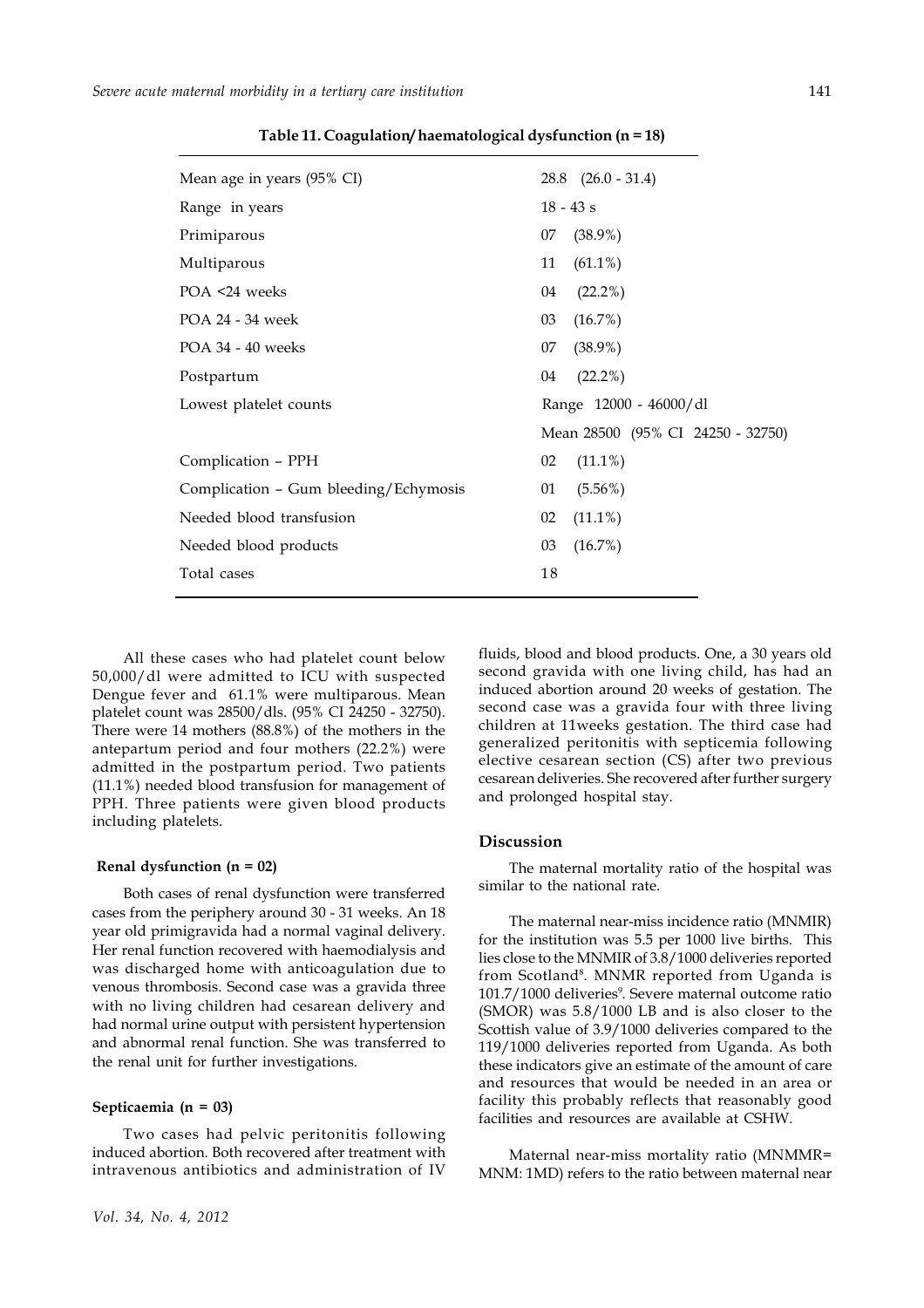miss cases and maternal deaths. Higher ratios indicate better care. MNMMR for this study was 18.2 while in Scotland it was 49 and in Uganda it was 5.9<sup>8,9</sup>.

The higher the mortality index the more women with life-threatening conditions die, indicating low quality of care, whereas the lower the MI the fewer women with life-threatening conditions die indicating better quality of care. The mortality index of CSHW was 5.2% which is closer to the 2% reported from Scotland than  $14.5\%$  from Uganda $8.9$ . The CSHW is apparently providing good care but there should not be any complacency as there is lot of room for improvement.

From the total deliveries of 16281 there were 0.55% cases of SAMM. Of the 91 cases of SAMM 51 (56%) were delivered by CS, 19 (20.9%) had NVD and three (3.3%) had instrumental vaginal delivery (IVD). This accounts for 0.95% of CS, 0.12% of NVD and 0. 49% of IVD.

Three out of the five maternal deaths which occurred during the study period were direct transfers to the ICU. An Increased number of coagulation dysfunction due to Dengue fever (19.8%) may have a seasonal variation, but major PPH (38.5%) and the hypertensive disorders (19.8%) appear to be the leading causes. Massive obstetric haemorrhage and hypertensive disorders of pregnancy were the two main morbidity groups in most of the studies reported<sup>10-18</sup>.

As this is the first attempt to study maternal morbidity at CSHW, a few problems were encountered collecting data. Poor documentation was one. All ICU admissions were not considered under the category of SAMM as some of the cases were admitted to ICU only for observation and close monitoring. All cases of SAMM were managed in the ICU for the total duration or for few days at least. However out of 258 admissions to the ICU during the study period the total number who fulfilled the WHO near-miss criteria were only 91. If the ICU admissions are categorized according to WHO near-miss inclusion criteria, it would facilitate future studies on SAMM.

We observed disparity of the number of morbidity cases in data returns from the wards and the ICU statistics. Some cases where blood loss was not assessed and transfusing less than three units of blood were not included even with surgical interventions like the use of tamponade.

One of the eclampsia cases was directly admitted to the ICU and after delivery she stayed in ICU till she was discharged home. Unfortunately her data was not collected.

If this study is continued with commitment, it should be possible to retrieve accurate data which will help in the final analysis to improve the quality. Detailed data entry in the specific forms as early as the morbidity event will give accurate information. Weekly data collection by a designated officer will be more efficient as extraction of details from the case notes are difficult due to poor documentation. Every effort should be made to improve accurate documentation, especially the visual assessment of blood loss in PPH, administered intravenous fluid, blood, blood products and other medications given.

 Majority of the hysterectomies (72.2%) done for PPH were performed by the Consultant Obstetricians. Consultant Anaesthetist was available for 44.4% of the cases. Even though middle grade medical officers are well experienced more consultant participation will improve the quality of care and reduce the morbidity. Decision to perform hysterectomy without using less invasive uterine tamponade initially and decision making by middle grade officers was evident in some units. Use of tranexaemic acid and proper use of uterotonics also could be improved by adhering to guidelines. Proper selection of patients for instrumental delivery and correct technique could avoid the complications. Adequate training and refresher courses for middle grade medical officers and all care givers is mandatory.

In two cases of eclampsia proper blood pressure monitoring could have changed the scenario. One was eclampsia in the antenatal period where the change of blood pressure values were not given due attention to plan the management. In the other case of intrapartum eclampsia the blood pressure was not recorded during labour till the convulsions occurred and she was not given any analgesia during labour.

Measures taken after the review of these SAMM cases or lessons learnt from these cases were not indicated in many of the data collection forms. Setting up Risk Management Committees with Risk Management Officers is recommended to establish and improve the risk management culture. Analysis and case presentation of these cases of severe morbidity weekly or every fortnight either in the unit or jointly in the institution (similar to perinatal mortality meetings) will be a progressive step.

Continuation of audit of SAMM will improve clinical practice and reduce preventable morbidity and mortality through the use of current best evidence based practices.

## **Conclusion**

SAMM is approximately 18 times greater than maternal deaths in the CSHW and approx 38% of